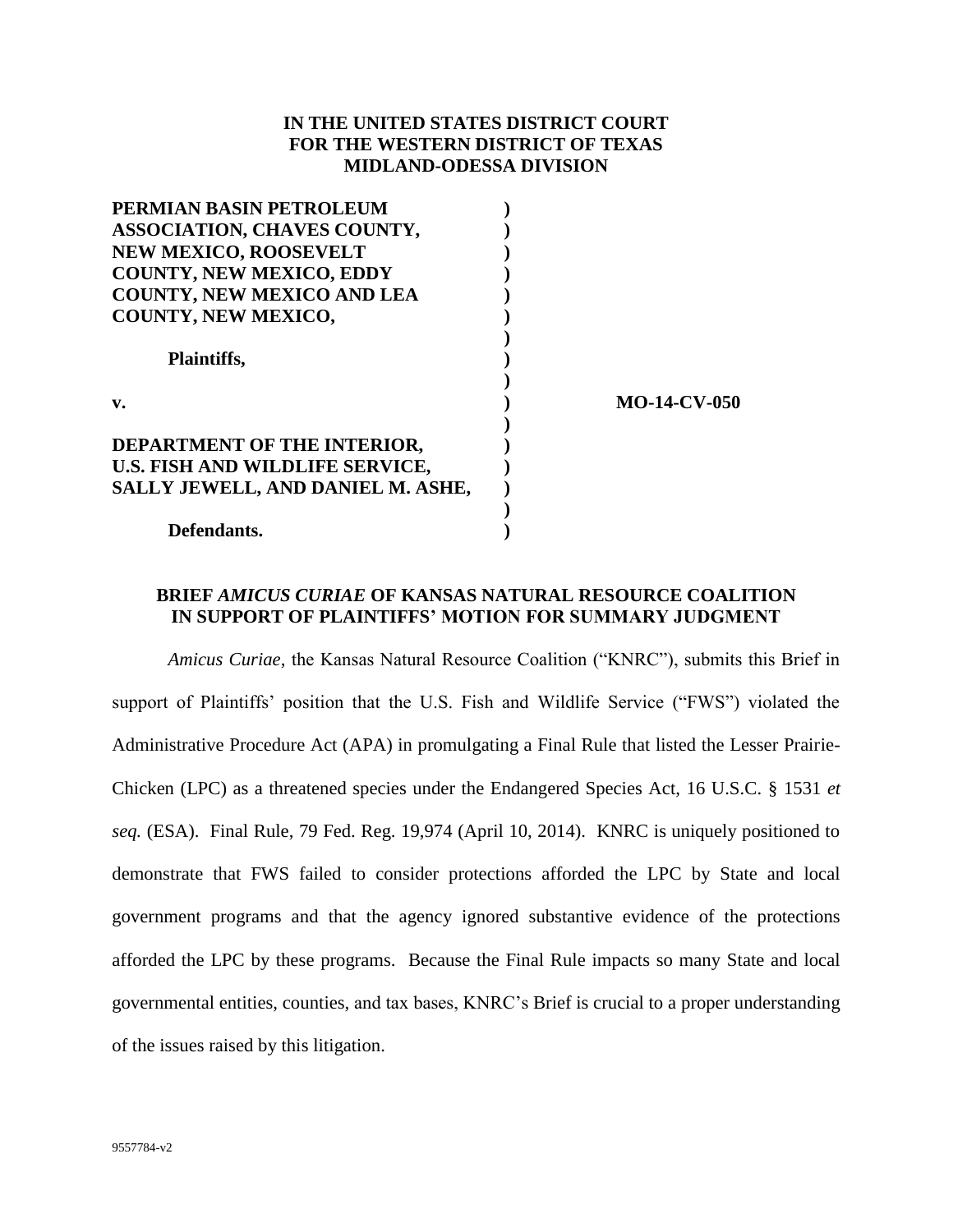The Brief describes substantive interactions between KNRC and FWS, in which KNRC demonstrated, to no avail, an extensive, collaborative, and ongoing commitment to LPC conservation by local governments in rural western Kansas. The KNRC's experience with FWS is not unique; indeed it is consistent with that of many other local governmental bodies, including the Plaintiff New Mexico counties, throughout the LPC's five-State, occupied range. Effective, ongoing and comprehensive conservation programs occurring at the grassroots level were documented for FWS and in the public record. These initiatives clearly demonstrated that federal listing of the LPC under ESA was not warranted. The experience of KNRC and other governmental bodies reinforces Plaintiffs' positions that: (1) FWS failed to comply with its procedural obligation to analyze and rigorously consider the cumulative, positive contribution that conservation efforts at the State and local levels were having on protecting the LPC; and, (2) as a substantive matter, that FWS acted arbitrarily, capriciously, and contrary to law by listing the LPC because it ignored a critical aspect of that decision, by failing to take into account the effect of multiple conservation efforts underway by State and local governments.

### **INTEREST OF AMICUS CURIAE**

KNRC is a collaborative group of 32 Boards of County Commissioners of counties that occupy the western geographic one-third of Kansas.<sup>1</sup> KNRC counties contain the vast majority (>75%) of the LPC population, greater than 45% of the quality habitat in the five-state LPC range, and greater than 80% of the LPC's range in Kansas. 79 Fed. Reg. at 19,994. The 32 counties organized KNRC to coordinate their natural resource conservation and environmental programs with Federal and State governmental agencies, to promote balanced and effective

 $1$  Clark, Comanche, Edwards, Ellis, Finney, Ford, Gove, Graham, Grant, Hamilton, Haskell, Hodgeman, Kearny, Kiowa, Lane, Logan, Meade, Morton, Ness, Pawnee, Rooks, Rush, Scott, Seward, Sheridan, Sherman, Stanton, Stevens, Thomas, Trego, Wallace, and Wichita Counties.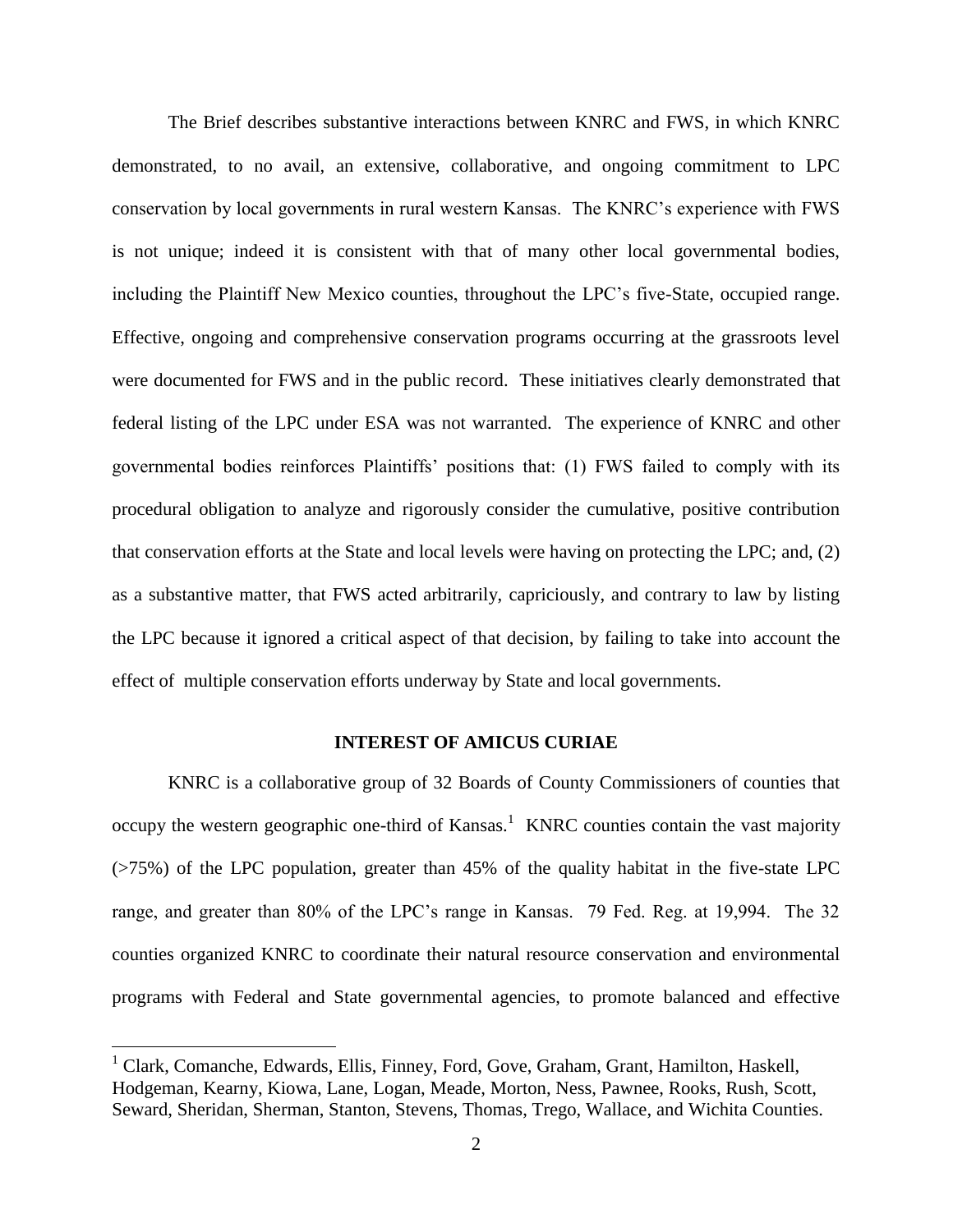administrative policymaking, and to serve as a unified voice and a conduit between agencies and their county constituents. KNRC's Mission Statement defines its goals as "monitoring, analyzing, understanding, communicating and participating in those initiatives that materially affect the natural or human systems governed by individual member counties." Natural and human resources -- and potential government regulations affecting them -- are of crucial importance to the communities and individual residents of these counties, and their customs and culture. KNRC thus represents a vast geographic area of front-line stakeholders directly affected by, and who have a material interest in, FWS's LPC listing decision.

During the multi-year administrative process leading up to FWS's decision to list the LPC, KNRC actively participated by providing locally-available data, plans, testimonials, and scientific data. These contributions included:

-- Multiple comments to the FWS rulemaking docket<sup>2</sup> and meetings with FWS policy officials, both in the region and in Washington, detailing the significance of local conservation plans, programs, and efforts throughout the area.

Adopting a Conservation, Management, and Study Plan for the LPC which sought to preserve, maintain, and increase LPC populations in balance with the human environment. The Preamble to the Final Rule recognized several local conservation efforts being undertaken by the Coalition or its member counties in the six major conservation categories. *Id*. at 19,994.

-- Conducting a formal, two-day Public Hearing during the comment period to take expert testimony, receive information on the impact and efficacy of conservation efforts, and to understand the implications of the FWS listing proposal in the context of human and natural systems.

KNRC's work with LPC conservation activities was recognized in February 2014 by a

Congressional Working Group tasked with evaluating the effectiveness of ESA:

A coalition of 32 Kansas counties affected by the potential listing of LPC prepared its own plan and submitted it to the FWS. These counties have objected to the FWS'

<sup>2</sup> Comments of Kansas Counties by J. R. Carlson

<http://www.regulations.gov/#!documentDetail;D=FWS-R2-ES-2012-0071-0226>.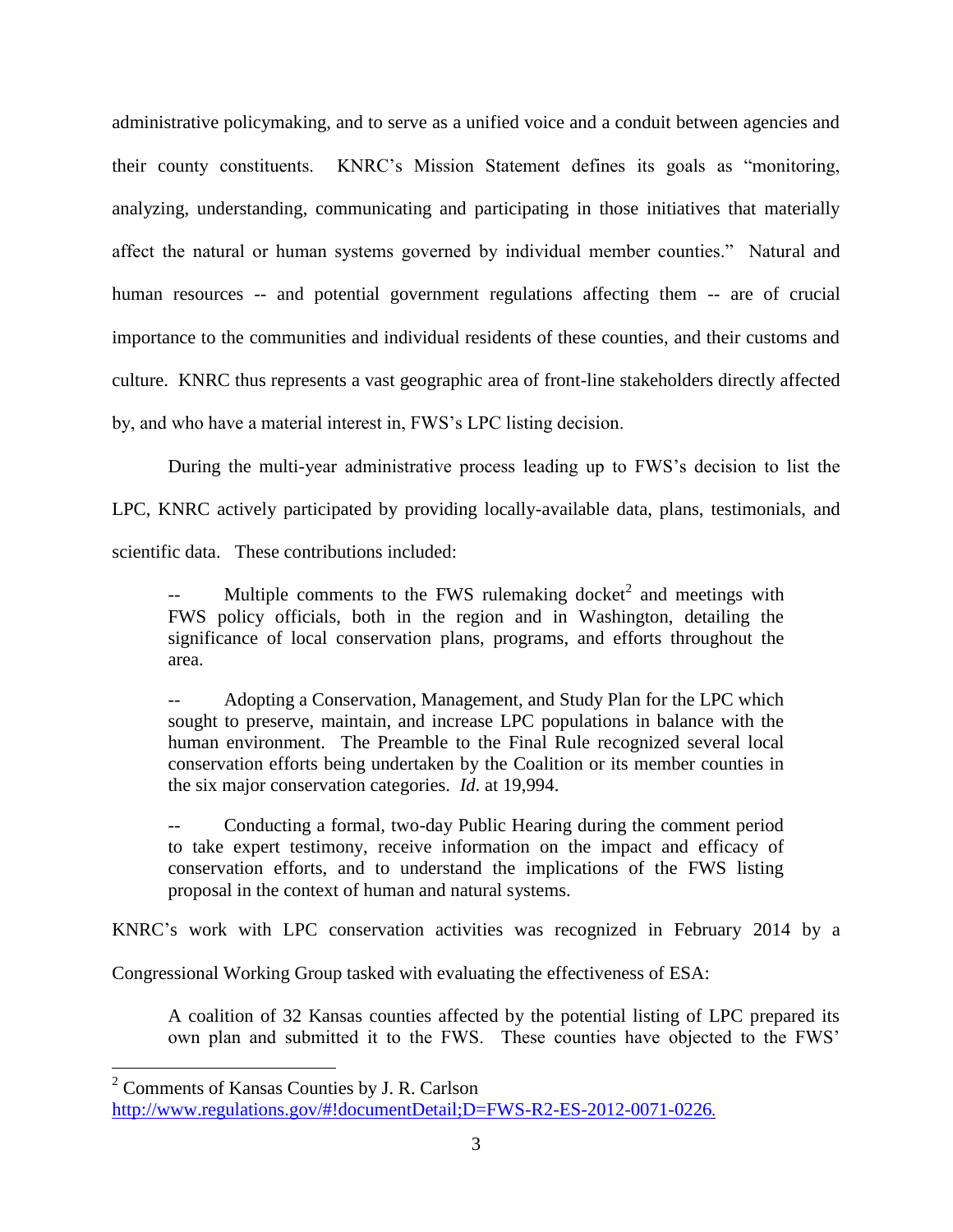settlement-driven deadlines to list species without proper coordination with county governments where proposed ESA listings occur.<sup>3</sup>

KNRC is, therefore, vitally interested in this litigation and is well positioned to provide this Court with valuable information to assist in the resolution of this matter

### **SUMMARY OF ARGUMENT**

1. The Final Rule violates APA because FWS did not comply with its legal obligation that, when deciding whether to list the LPC, it must take into account current or planned conservation efforts by State and local governments *throughout* the LPC's range.

As FWS has recognized, effective conservation planning and implementation must rely extensively on efforts undertaken at the *local* level. *See* Notice of Proposed Rulemaking, 77 Fed. Reg. 73,828, 73,836 (Dec. 11, 2012) (implementation of State, local, and private conservation efforts is "crucial to Lesser Prairie-Chicken conservation.") By mandating rigorous consideration of conservation efforts by States and their political subdivisions, Congress sought to reduce imposition of top-down, command-and-control federal regulation under ESA. Instead, it sought to encourage participative conservation planning methods, activities, and programs that enjoyed and elicited local support. Congress also sought to ensure ESA decisions would be informed by the experience of those who have day-to-day contact with the species and its habitat -- those who decidedly are in the best position to understand the relationship between the natural environment and human activities affected by the listing decision.

FWS recognized this principle more than a decade ago by adopting, after notice and comment rulemaking, its Policy for Evaluation of Conservation Efforts (PECE). 68 Fed. Reg.

<sup>3</sup> Endangered Species Act Congressional Working Group, *Report, Findings and Recommendations* 46 (Feb. 4, 2014) [http://valadao.house.gov/uploadedfiles/esaworkinggroupreportandrecommendations.pdf.](http://valadao.house.gov/uploadedfiles/esaworkinggroupreportandrecommendations.pdf)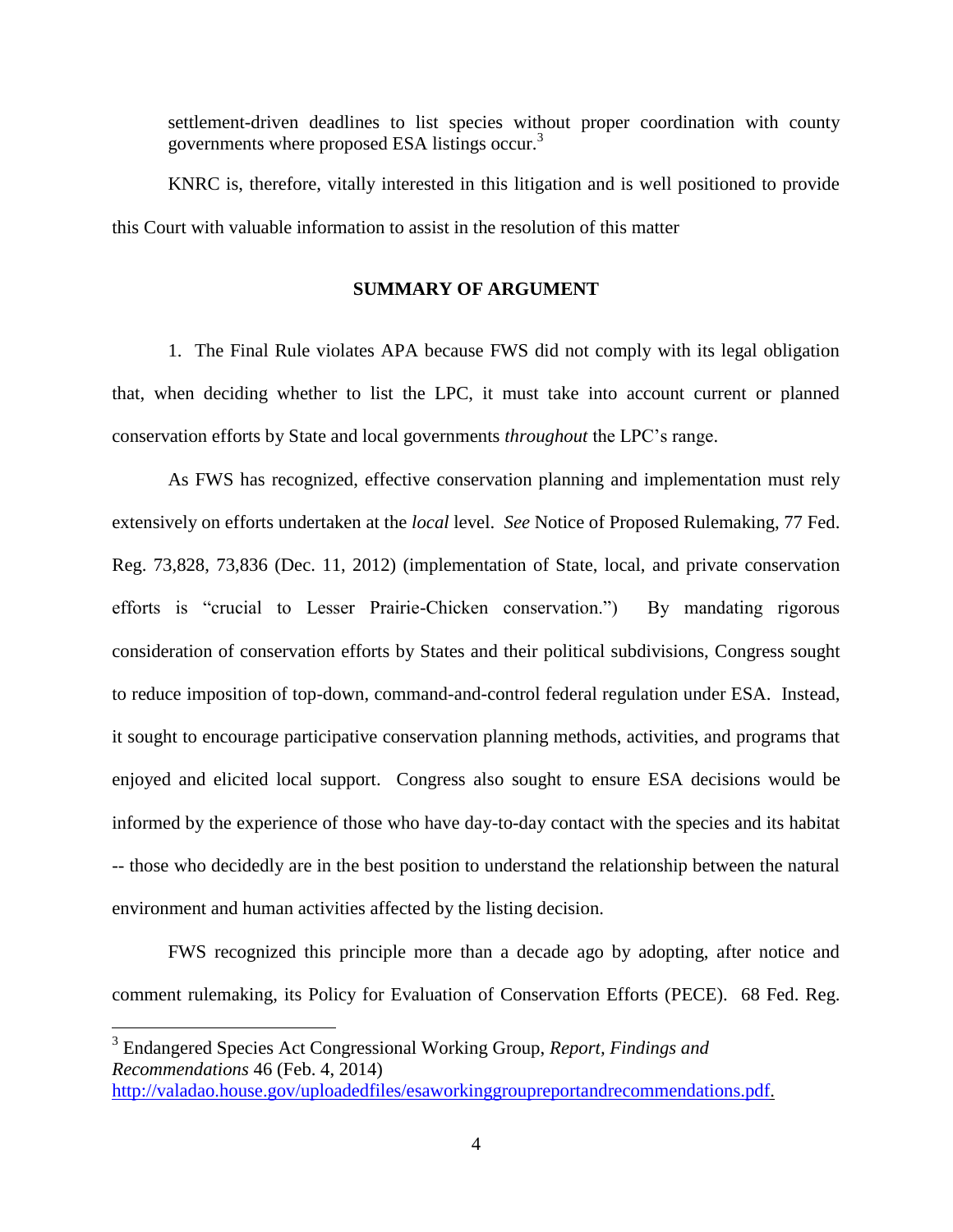15,100 (March 28, 2003). The PECE implements the FWS' obligation to consider, when making a listing decision, "all conservation efforts being made to protect a species . . . ," including those being undertaken by State and local governments. *Id*. In deciding whether to list the LPC, however, FWS failed to comply with the provisions of PECE. This procedural neglect violates APA and of itself requires the Final Rule be declared invalid. *See FCC v. Fox Television Stations, Inc.,* 556 U.S. 502, 515 (2009) ("An agency may not . . . depart from a prior policy *sub silentio* or simply disregard rules that are still on the books.")

2. Because it systematically failed to give a proper degree of consideration to extensive documentation submitted by State and local governments concerning ongoing LPC conservation and protection programs, including but not limited to those submitted by KNRC, FWS' listing decision lacks a rational basis in the record and as a result is arbitrary and capricious.

The Preamble to the Final Rule describes at length extensive conservation efforts undertaken by State and local governments; however, in reaching its conclusion, FWS dismissed these viable programs in a single, conclusory paragraph. *See* 79 Fed. Reg. at 19,998. In so doing, the agency did not point to any document(s) in which it purportedly conducted a systematic analysis of the large number of local conservation programs already underway, nor did it rigorously consider how the benefits of those efforts affected the statutory factors governing its listing decision. *See Motor Vehicle Mfrs. Ass'n of the U.S. v. State Farm Mut. Auto. Ins. Co.*, 463 U.S. 29, 43 (1983) ("Normally an agency rule would be arbitrary and capricious if the agency has . . . entirely failed to consider an important aspect of the problem . . . .")

In failing to follow mandated procedure or give meaningful consideration to ongoing conservation efforts, FWS violated APA. Moreover, KNRC's submissions to FWS accurately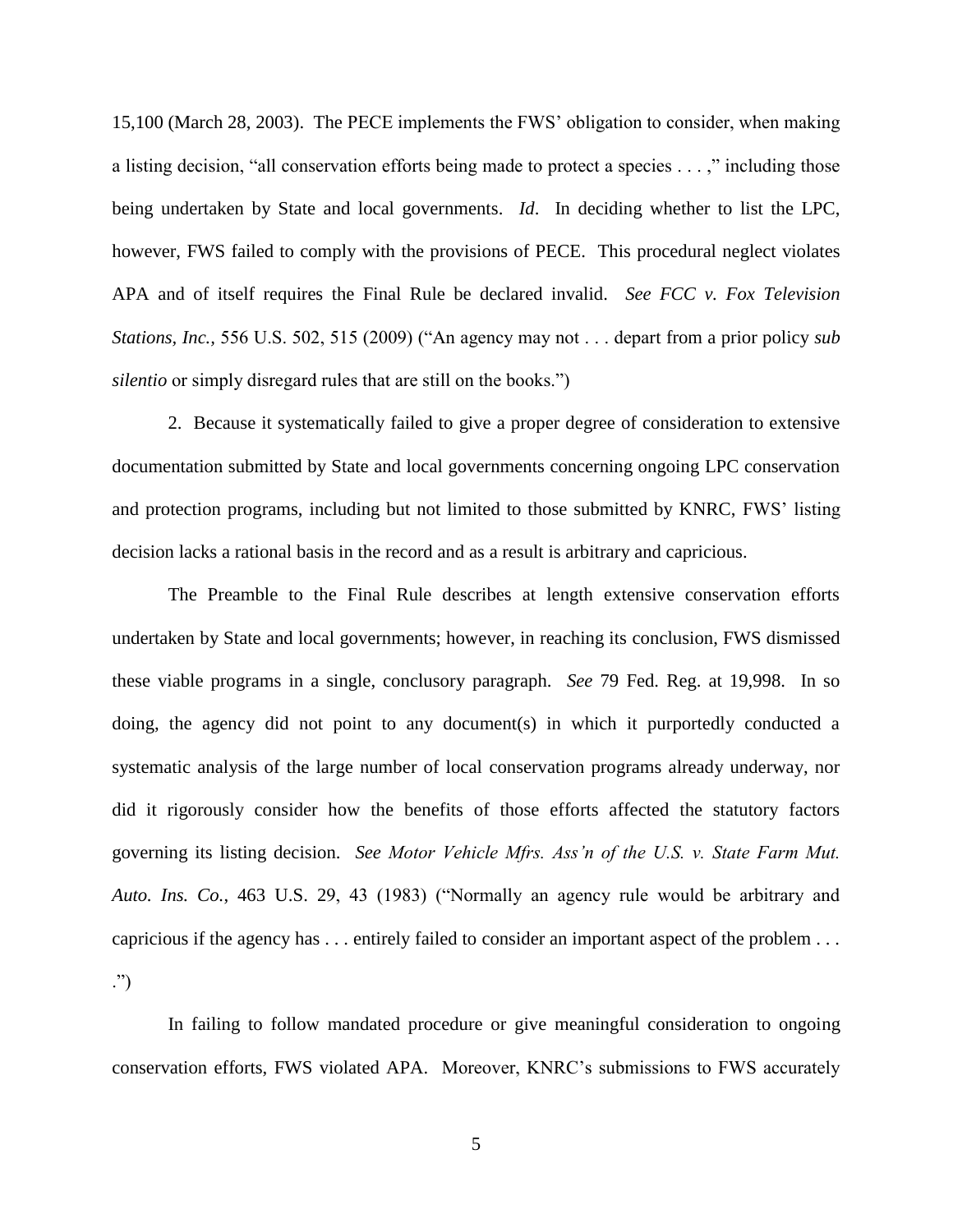identified and predicted socioeconomic impacts on the communities of rural Kansas that would result from a listing determination. Nonetheless, the agency acted in a manner that already is causing substantial and avoidable harm to the human environment throughout the LPC range.

#### **ARGUMENT**

# **I. FWS VIOLATED APA BY NOT CARRYING OUT ITS OBLIGATION TO EVALUATE PROTECTIONS AFFORDED THE LPC BY STATE AND LOCAL GOVERNMENT PROGRAMS**

FWS has long recognized that, in making listing decisions, it has an obligation to consider "all conservation efforts being made to protect a species . . .," including conservation efforts . . . developed by . . . State and local governments" and private sector organizations. 68 Fed. Reg. at 15,100. The mechanism implementing its conservation-review obligation is the PECE, which established systematic criteria the agency is required to employ in assessing the efficacy of ongoing conservation efforts or proposed conservation plans. These factors explicitly include how "formalized conservation efforts that *have yet to be implemented or to show effectiveness* contribute to making listing a species as threatened or endangered unnecessary." *Id*. (emphasis added); *see id*. at 15,103. The PECE contains criteria for determining the effectiveness of these conservation efforts, and thereby informs "states and other entities that are developing agreements or plans . . . the criteria we will use in evaluating formalized conservation efforts when making listing decisions . . . ." *Id*. at 15,101.

Plaintiffs correctly note that in applying the PECE to the LPC listing, FWS improperly narrowed and limited its scope. Specifically, without providing prior notice and an opportunity for public comment, FWS significantly and improperly limited the consideration of State and local conservation programs undertaken for the very purpose of protecting the LPC. FWS simply ruled that when considering whether a conservation program provides a basis for not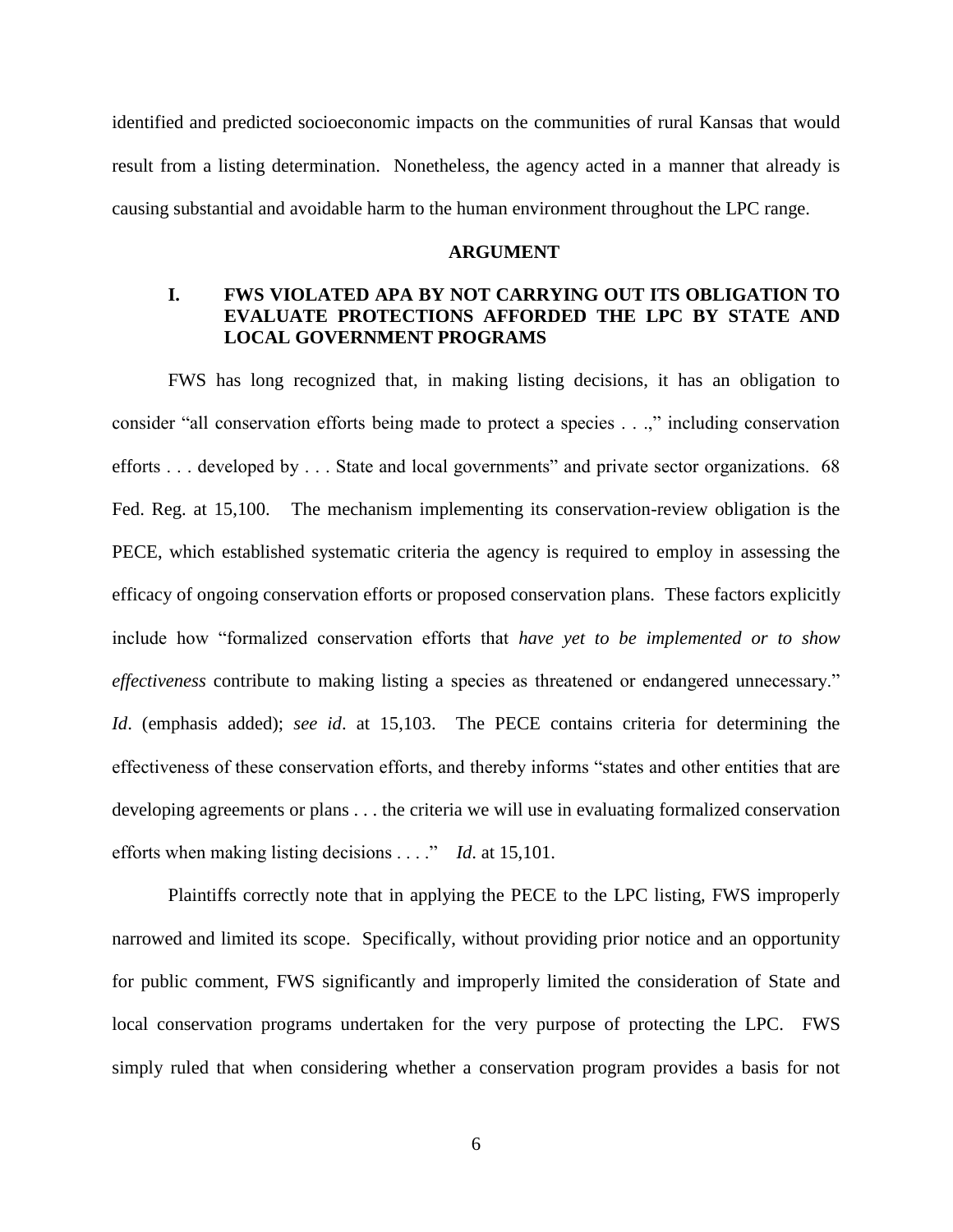listing a species, those conservation efforts not yet implemented, or those that have been implemented but have not been demonstrated effective at the time of listing are essentially inapplicable. FWS ruled that a program "must have reduced the threat at the time of listing, rather than reducing the threat in the future" before it merited consideration. *Id*. at 19,986-87. Application of this revision of the PECE was arbitrary and capricious and violated APA. *See Fox Television Stations,* 556 U.S. at 515:

To be sure, the requirement that an agency provide reasoned explanation for its action would ordinarily demand that it display awareness that it *is* changing position. An agency may not, for example, depart from a prior policy *sub silentio* or simply disregard Rules that are still on the books.

Further, the Preamble recites at length record evidence concerning the extensive conservation efforts that had been undertaken by State and local governments across the five-State range of the LPC. *See e.g.,* 79 Fed. Reg. at 19,988-98. However, in one cursory paragraph, the agency dismissed those efforts with the back of its hand without making or citing to any meaningful analysis of those local programs, or describing how it had, in fact, conducted a rigorous assessment consistent with its own PECE. Instead, FWS relied upon conclusory generalities:

In summary, a variety of important conservation efforts have been undertaken across the range of the [LPC]. These actions . . . have, at least in some instances, slowed, but not halted, alteration of [LPC] habitat. In many instances, these efforts have helped reduce the severity of the threats to the species, particularly in localized areas. Continued implementation of these and similar future actions is crucial to [LPC] conservation. However, our review of these conservation efforts indicates that most of the measures identified are not adequate to fully address the known threats, including the primary threat of habitat fragmentation, in a manner that effectively reduces or eliminates the threats. All of the efforts are limited in size or duration, and the measures typically are not implemented at a scale necessary to effectively reduce the threats to this species across its known range.

Id. at 19,998.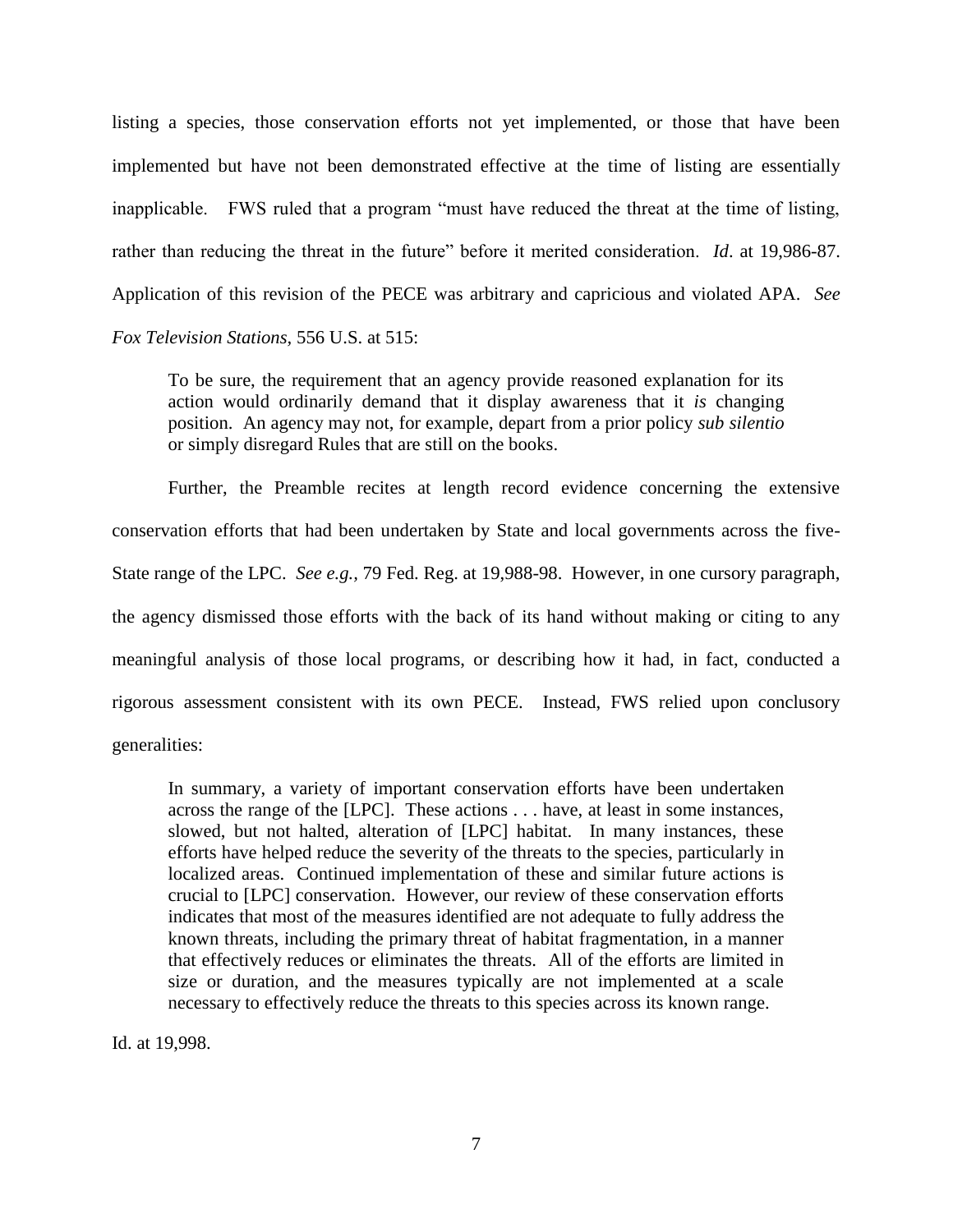In other words, after first paying lip service to the importance of making a reasoned assessment of the strength and effectiveness of State and local conservation efforts in making the listing decision, FWS ultimately disregarded and then excluded from consideration the extensive evidence of the cumulative effects of conservation programs across the five-State LPC region. It thus rendered an unlawful listing determination by improperly narrowing the facts it considered.

The difficulty KNRC experienced in communicating to FWS the effects of, and obtaining meaningful consideration of, conservation programs adopted across the Kansas LPC range illustrates a normative pattern encountered by many other local governments.

In its Final Rule, the FWS recognized that "[i]mplementation of recovery actions [including habitat restoration] requires the participation of a broad range of partners, including other Federal agencies, States, Tribal and nongovernmental organizations, businesses, and private landowners." *Id*. at 20,066. That statement, however, expresses a fatal blind spot in FWS' approach -- the agency ignored the essential contribution of local governments in species conservation efforts. Section  $4(b)(1)(A)$  of the ESA, 16 U.S.C. § 1533(b)(1)(A), expressly provides that, in making listing decisions, FWS must consider the conservation efforts being undertaken by State and local governments.

The Secretary [of the Interior] shall make determinations required by subsection  $(a)(1)$  of this section [to list a species as endangered or threatened] solely on the basis of the best scientific and commercial data available to him after conducting a review of the status of the species and after taking into account those efforts, if any, being made by any State . . . *or any political subdivision of a State* . . . to protect such species . . . within any area under its jurisdiction . . . .

(Emphasis added). $4$ 

 $4$  Multiple Executive Orders also require that in exercising its authority, Interior must take into account local views concerning appropriate conservation measures. For example, Executive Order No. 13352, *Facilitation of Cooperative Conservation*, 69 Fed. Reg. 52,989 (Aug. 26,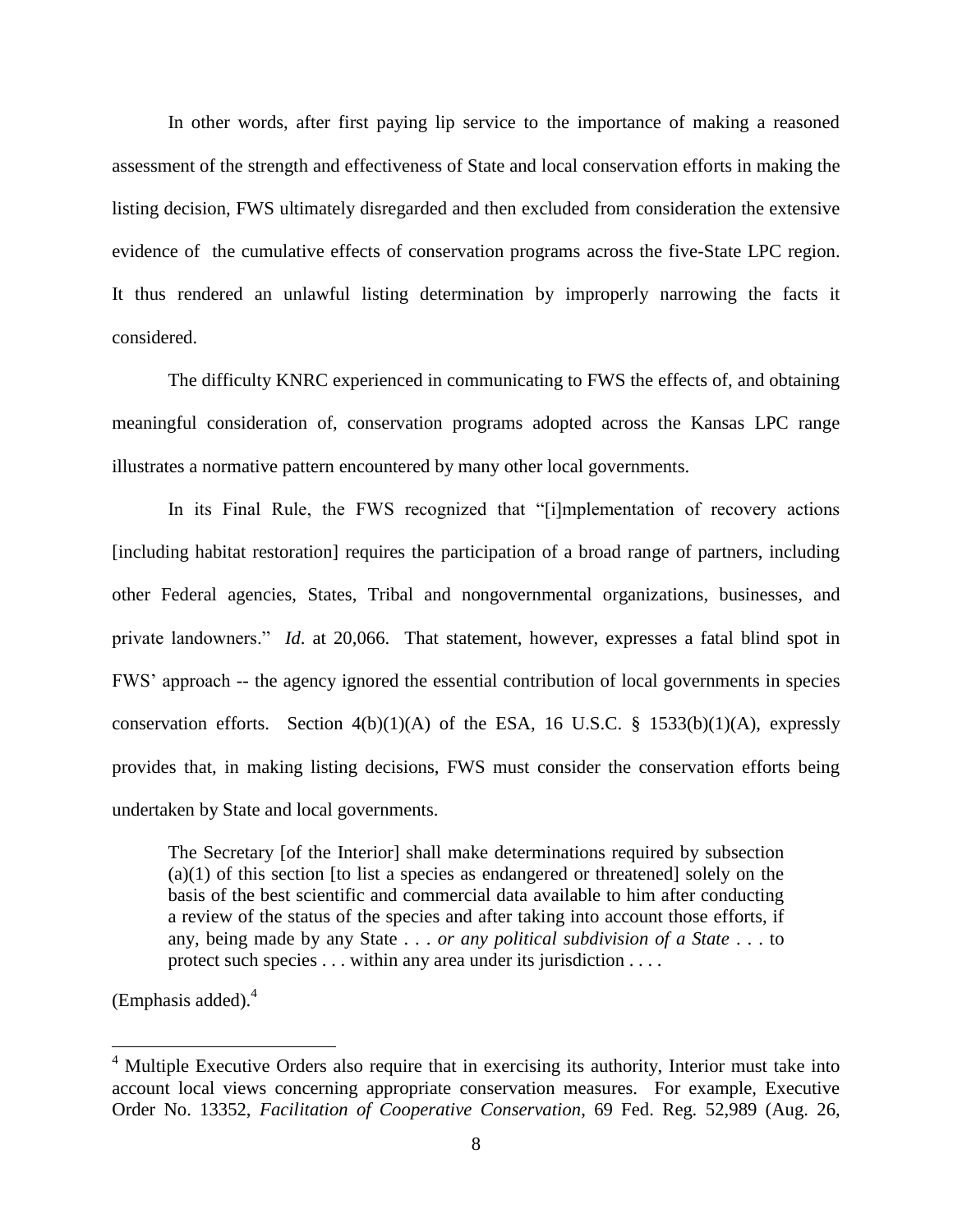The members of the KNRC are elected officials of political subdivisions of the State of Kansas in which the effects of listing the LPC will impact, resonate, and be realized for generations to come. FWS thus has a statutory obligation to take into account regional conservation efforts across the LPC's range, including those of the four Plaintiff New Mexico counties.

To explain the extensive LPC conservation programs being undertaken in western Kansas, on September 11, 2013 KNRC hand-delivered two documents to the Deputy Assistant Director of FWS and legal counsel for the Department of Interior. These official land-use documents, called the *Natural Resource Coordination Plan of the KNRC*<sup>5</sup> and the *Lesser Prairie Chicken Conservation, Management and Study Plan of the KNRC*,<sup>6</sup> were formally adopted by Resolution into the ordinances of each individual KNRC member county.

The *Natural Resource Coordination Plan* outlines the principles, objectives, protocol, and implementation structure necessary to assess what natural resource conservation measures would be appropriate in the individual KNRC counties. The *Coordination Plan* also provides an effective link between federal agencies and local governments, with the stated goal of balancing natural and human systems in regulatory action. KNRC thereby sought to facilitate balanced decision-making that would promote LPC conservation in tandem with economic stability, social

<sup>5</sup> *Natural Resource Coordination Plan of the KNRC*

 $\overline{a}$ 

<http://www.regulations.gov/#!documentDetail;D=FWS-R2-ES-2012-0071-0499>. *6 Lesser Prairie Chicken Conservation, Management and Study Plan of the KNRC*, *id*.

<sup>2004),</sup> directs the Secretary to "implement laws relating to the environment and natural resources in a manner that promotes cooperative conservation, with *an emphasis on appropriate inclusion of local participation in Federal decisionmaking*. *Id*., § 1 (emphasis added). Section 3(a) further directs Interior to "carry out the programs, projects, and activities of the agency . . . that implement laws relating to the environment and natural resources in a manner that: . . . [p]roperly accommodates local participation in Federal decisionmaking . . . ."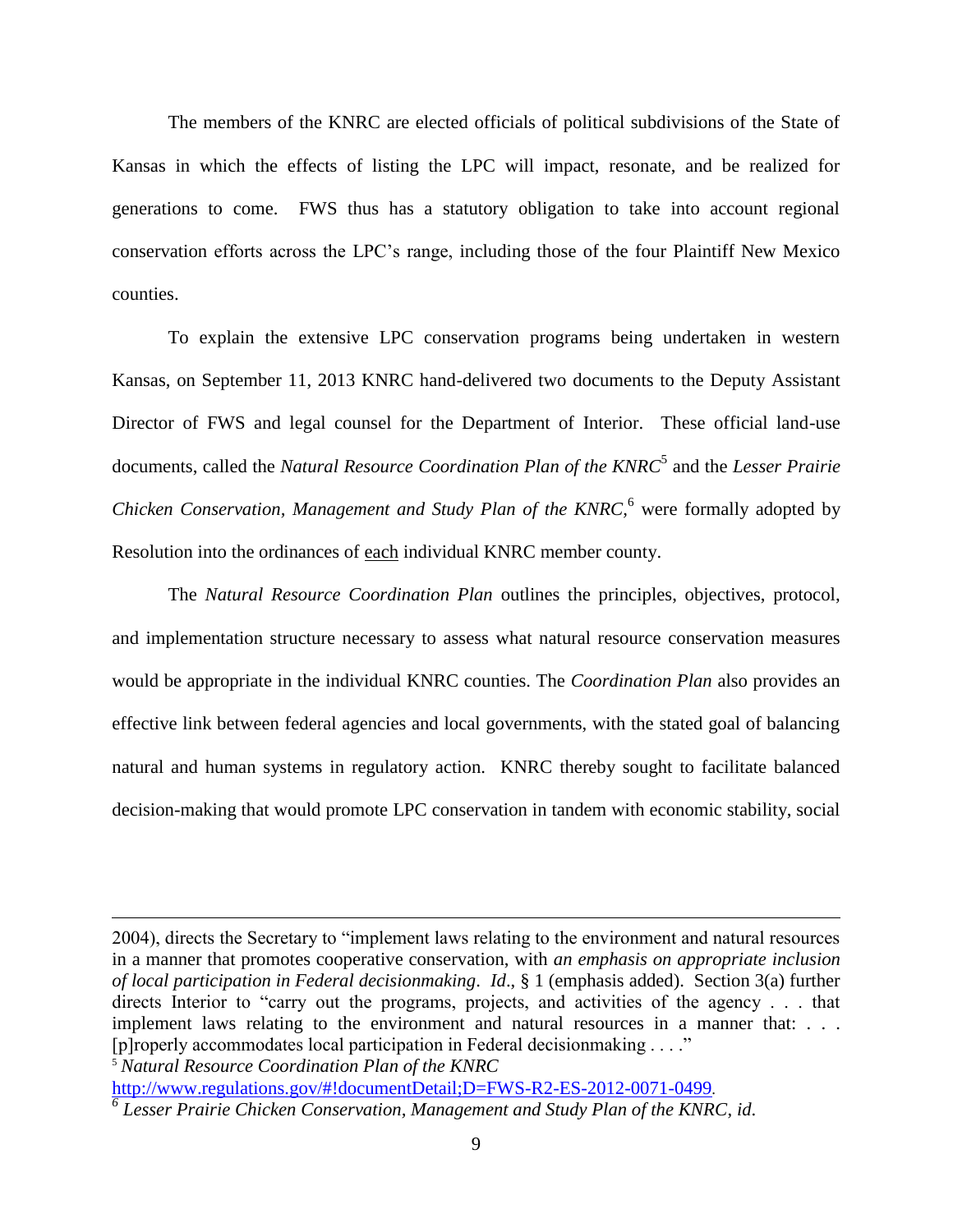cohesiveness, protection of the public health and safety, and deference for regional custom and cultures.

 The *LPC Conservation, Management and Study Plan* incorporates and builds upon federal and State environmental programs, and provides mechanisms to facilitate, monitor, and coordinate local conservation efforts, long-term protection, and future study of the LPC. This Plan was designed to balance conservation activities with their effects upon natural and human environments. It provided information on current local conservation practices, and, within the context of the PECE, identified technical gaps in the data on which the FWS proposed to rely. The Plan also set forth a realistic local monitoring system for the LPC population.

The KNRC Plan thereby provided a viable, scientifically sound, and lower-cost approach to ensure continuously-improving, incremental conservation of the LPC. The Plan presented its analysis within the context of six focal areas KNRC had identified as being consistent with the PECE and threats identified by FWS in its Proposed Rule: (1) Monitoring and study of LPC populations; (2) LPC habitat and fragmentation; (3) Nest success near elevated structures; (4) Predation and inter-species competition; (5) Hunting; and, (6) Funding for LPC conservation programs. The Plan addressed specific, FWS-recognized conservation actions for invasive species control (trees), livestock range and management, fence marking, and habitat conservation and management. The Preamble to the Final Rule summarized the KNRC plan as follows:

The plan summarizes some of the available information regarding lesser prairiechickens and has the stated goal of preserving, maintaining, and increasing lesser prairie-chicken populations in balance with and respect for human, private, and industrial systems within the . . . region under governance by the coalition members. The plan identified several conservation actions, such as prescribed fire, being undertaken by the coalition or its member organizations that fall with six major categories of conservation focus . . . .

*Id*. at 19,994.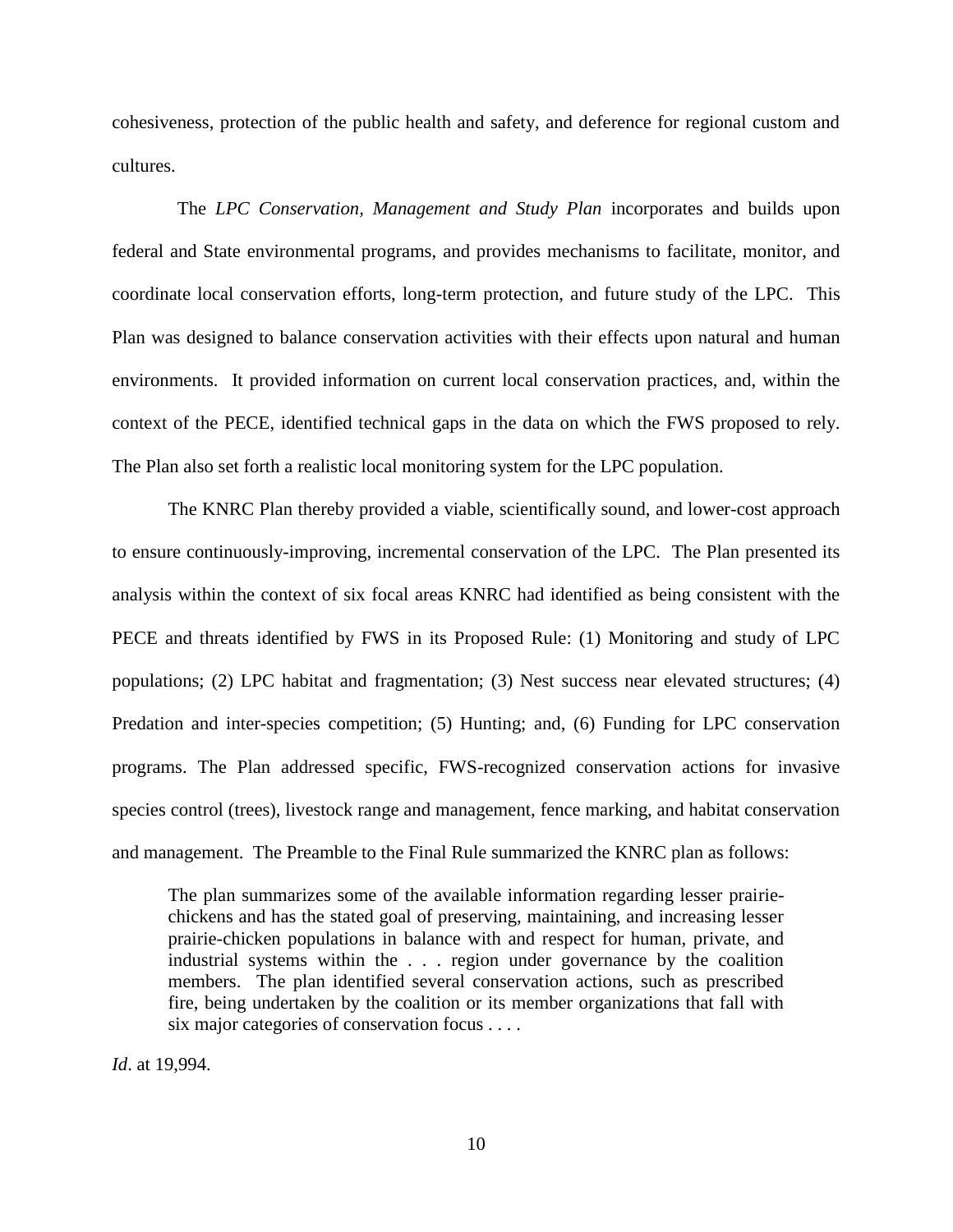In its Plans, prolific correspondence, and three in-person meetings with FWS policy officials (September 11, 2013, November 1, 2013, and February 7, 2014), KNRC repeatedly reminded FWS of its obligation to take into account conservation programs adopted by local governments. For its part, FWS officials systematically dismissed its obligation to consider local conservation initiatives and refused to describe for KNRC the process or context, if any, in which the agency would contemplate their ongoing conservation efforts. Rather, in its sole correspondence to KNRC throughout the listing process, FWS promised to evaluate the KNRC LPC Conservation Study, and Management Plan: "Service Staff has reviewed the [KNRC] Study Plan and will be evaluating it in the context of our final LEPC listing determination."<sup>7</sup> Contrary to its promise to evaluate -- through the lens of its own PECE -- KNRC's regional LPC conservation program, FWS acted arbitrarily and capriciously, as the Final Rule merely mentioned the presence and contents of the KNRC Plan, thus ignoring its substance.

After extensive public notification in regional newspapers and electronic mail, and inperson notice to FWS officials, on November 7-8, 2013 KNRC convened a two-day Public Hearing in Garden City, Kansas on "the Advisability of Listing the Lesser Prairie Chicken as a Threatened Species under the Endangered Species Act." The Public Hearing was convened to collect, receive, and document viewpoints, ascertain available scientific evidence, and assess the socioeconomic and tax implications of the proposed LPC listing. The Hearing received testimony from State legislators, senior industry professionals, technical experts, and four county commissioners -- in addition to presentation from bankers, ranchers, real-estate professionals, and other witnesses who would be affected by the listing decision.

<sup>&</sup>lt;sup>7</sup> March 24, 2014 letter from FWS Deputy Regional Director to KNRC President Ken J. Klemm, [http://www.fordcounty.net/pdf%20Files/USFWS%20Response%20to%20KNRC%20November](http://www.fordcounty.net/pdf%20Files/USFWS%20Response%20to%20KNRC%20November%2029%20Letter.pdf) [%2029%20Letter.pdf.](http://www.fordcounty.net/pdf%20Files/USFWS%20Response%20to%20KNRC%20November%2029%20Letter.pdf)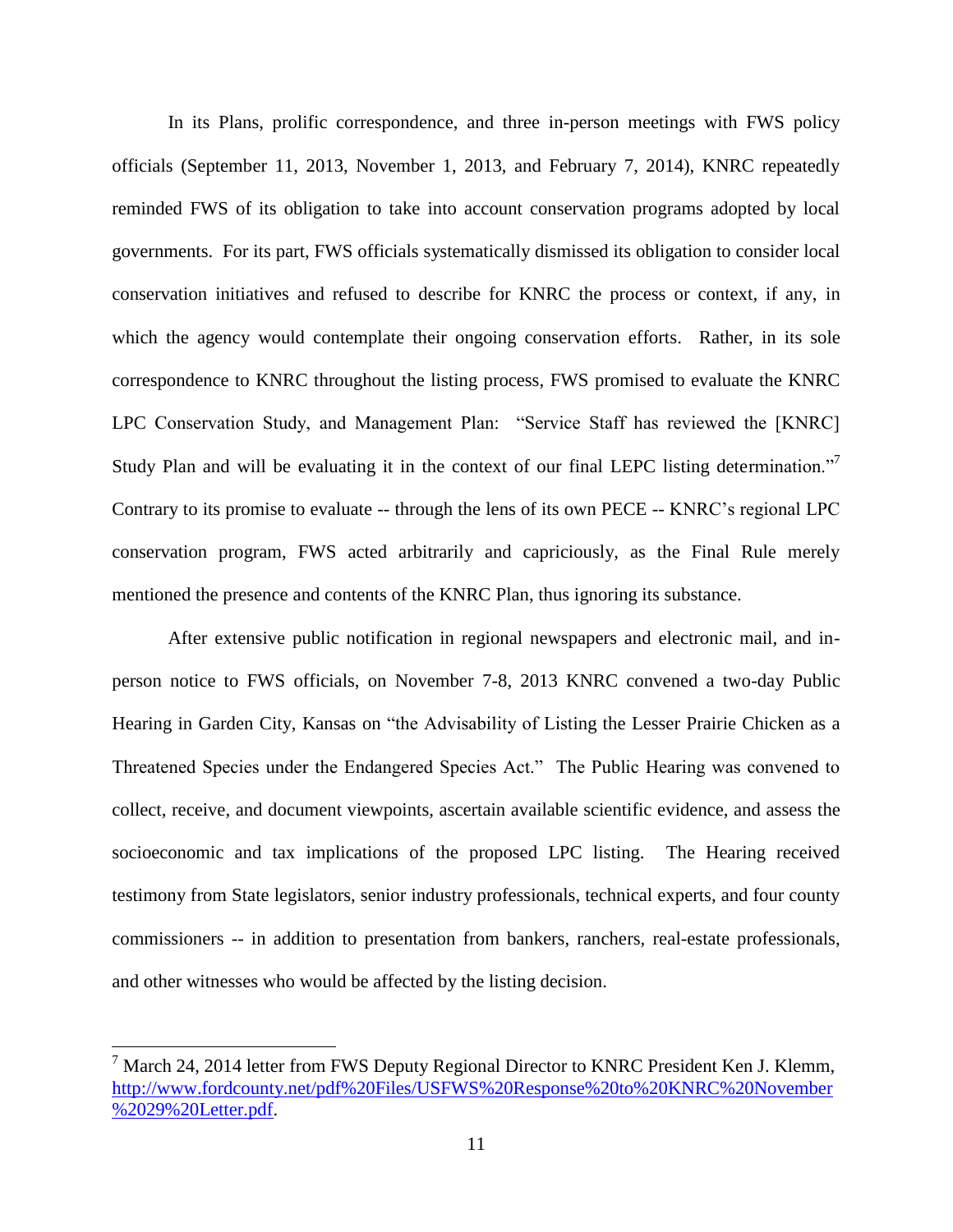FWS officials at several levels were invited to attend the Public Hearing, but declined to participate, citing "budgetary constraints" and "prior commitments."

KNRC analyzed the transcripts of the Public Hearing and on January 29, 2014, published 249 conclusions drawn from the evidence at the Hearing in a Report entitled "Findings of Fact and Conclusions of Law."<sup>8</sup> This Report and its findings from the Public Hearing were submitted to the public docket of the LPC rulemaking and on February 7, 2014 were handdelivered to the Deputy Assistant Director of FWS and legal counsel for Interior.

The Findings of Fact and Conclusions of Law detailed the problematic science underlying the proposed listing; its socioeconomic impacts, tax implications, and creation of split-estate conflicts; the historical FWS neglect of effects on health, safety, and private property; and the efficacy of current, regional LPC conservation programs in western Kansas.

The 32 counties comprising KNRC were *not* the only governmental entities urging FWS to give meaningful consideration to their conservation efforts during the listing decision process. The Preamble to the Final Rule and the public docket suggests that KNRC's negative experience was shared by multiple State and local governments -- including the four New Mexico counties that are Plaintiffs in this lawsuit. (Complaint ¶¶ 9-12) FWS simply defaulted on its legal duty to consider, in determining whether to list the LPC, the record evidence of the extensive efforts to protect the species and its habitat that State and local governments had undertaken. KNRC

<sup>8</sup> Findings of Fact and Conclusions of Law of the Kansas Natural Resource Coalition *In re: The Advisability of Listing the Lesser Prairie Chicken as a Threatened Species Under the Endangered Species Act* (Jan. 29, 2014) [http://www.regulations.gov/#!documentDetail;D=FWS-](http://www.regulations.gov/#!documentDetail;D=FWS-R2-ES-2012-0071-0608)[R2-ES-2012-0071-0608](http://www.regulations.gov/#!documentDetail;D=FWS-R2-ES-2012-0071-0608).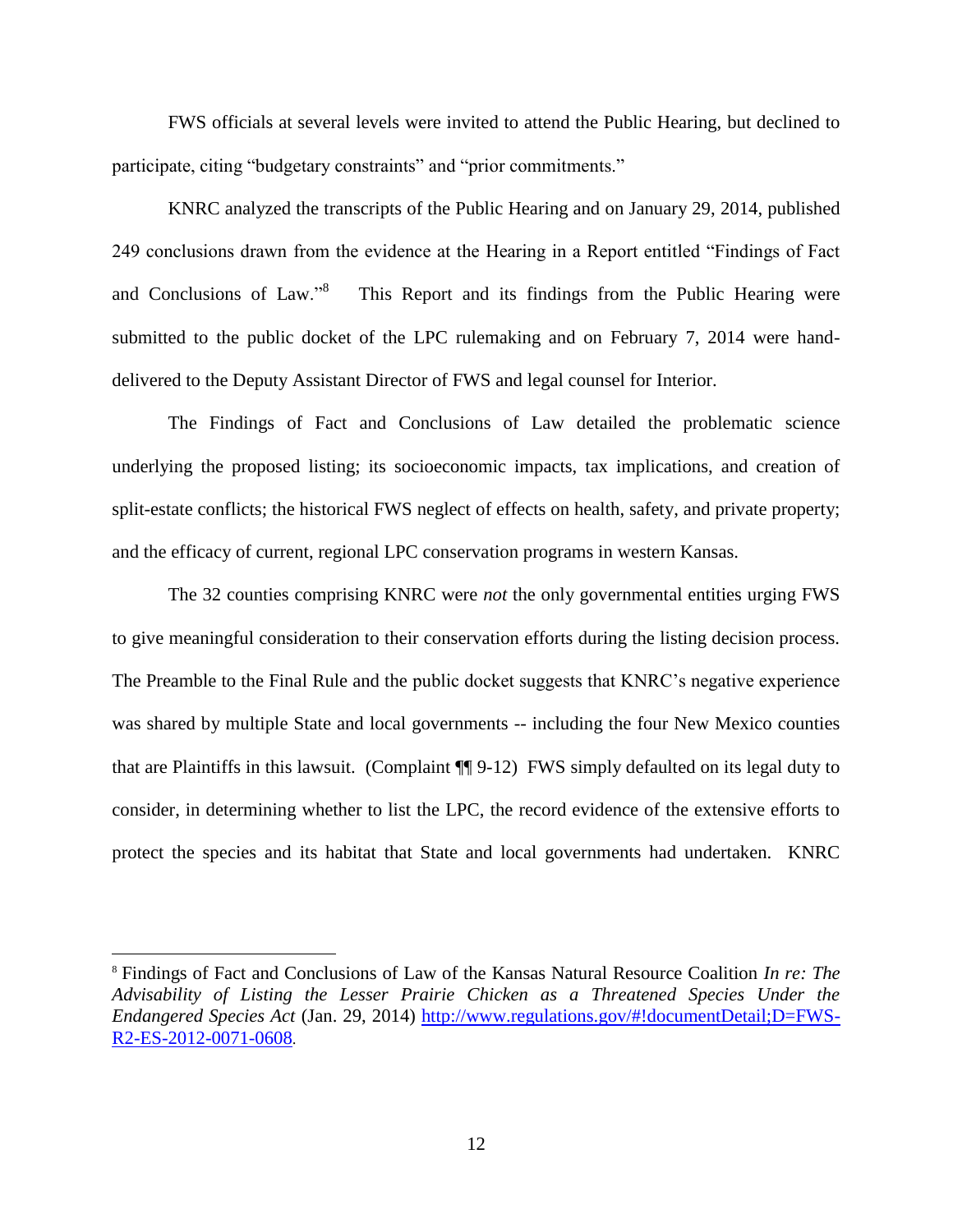therefore submits that the FWS violated APA by violating its procedural obligations in listing the LPC as a threatened species under ESA.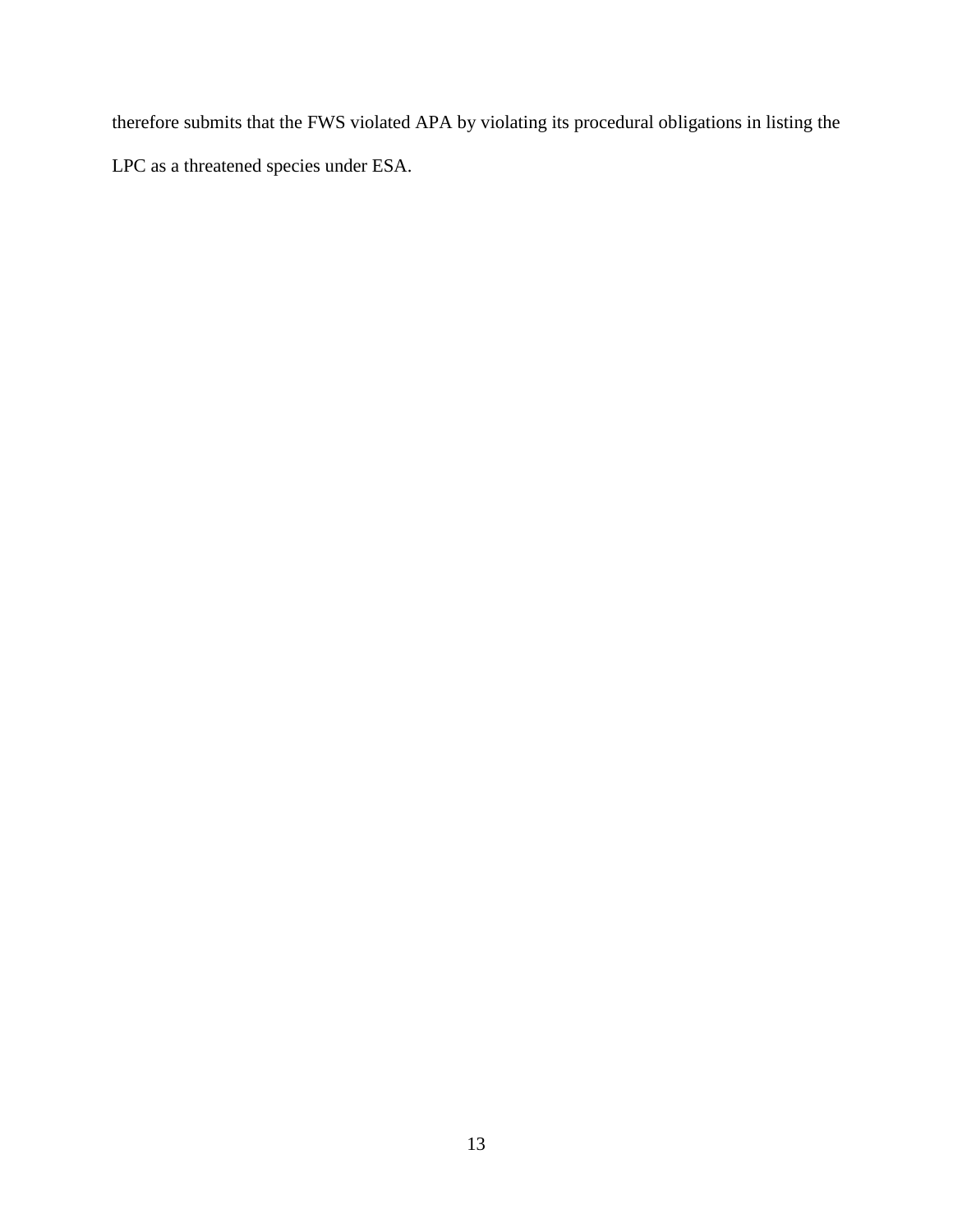# **II. THE LISTING VIOLATES APA BECAUSE FWS IGNORED A CRITICAL PART OF THE ISSUE – THE SUBSTANTIVE EVIDENCE OF PROTECTIONS AFFORDED THE LPC BY STATE AND LOCAL GOVERNMENT PROGRAMS**

The listing of the LPC as a threatened species under ESA was arbitrary, capricious, and contrary to law in violation of APA because FWS gave no weight -- indeed it disregarded, -- the extensive body of evidence submitted by Federal, State and local governments, industry, agricultural associations, and the public that documented comprehensive conservation efforts being undertaken to conserve the LPC and protect its habitat throughout its range.

In determining under the APA whether an agency's rulemaking action was arbitrary and capricious, "[t]he function of the court is to assure that the agency has given reasoned consideration to all the material facts and issues." *Greater Bost. Television Corp. v. FCC*, 444 F.2d 841, 851 (D.C. Cir. 1970). As the Supreme Court stated in *State Farm*, 463 U.S. at 43:

Normally, an agency Rule would be arbitrary and capricious if the agency has relied on factors which Congress has not intended it to consider, *entirely failed to consider an important aspect of the problem*, [or] offered an explanation for its decision that runs counter to the evidence before the agency . . . .

(Emphasis added). In listing the LPC, FWS violated APA by failing to take into account facts relevant to a critical aspect of the question whether listing the LPC was appropriate under ESA. The agency erred by giving only superficial, cursory consideration to an extensive evidentiary record of conservation efforts for the LPC underway at the State and local levels; by failing to conduct rigorous analysis of that evidence; and by dismissing the significance of that evidence out-of-hand in concluding that listing the LPC was warranted.

For example, as set forth in the Complaint, the Plaintiff New Mexico counties demonstrated to FWS the important LPC conservation efforts being undertaken within their respective jurisdictions. In its decision, however, the agency gave no consideration to their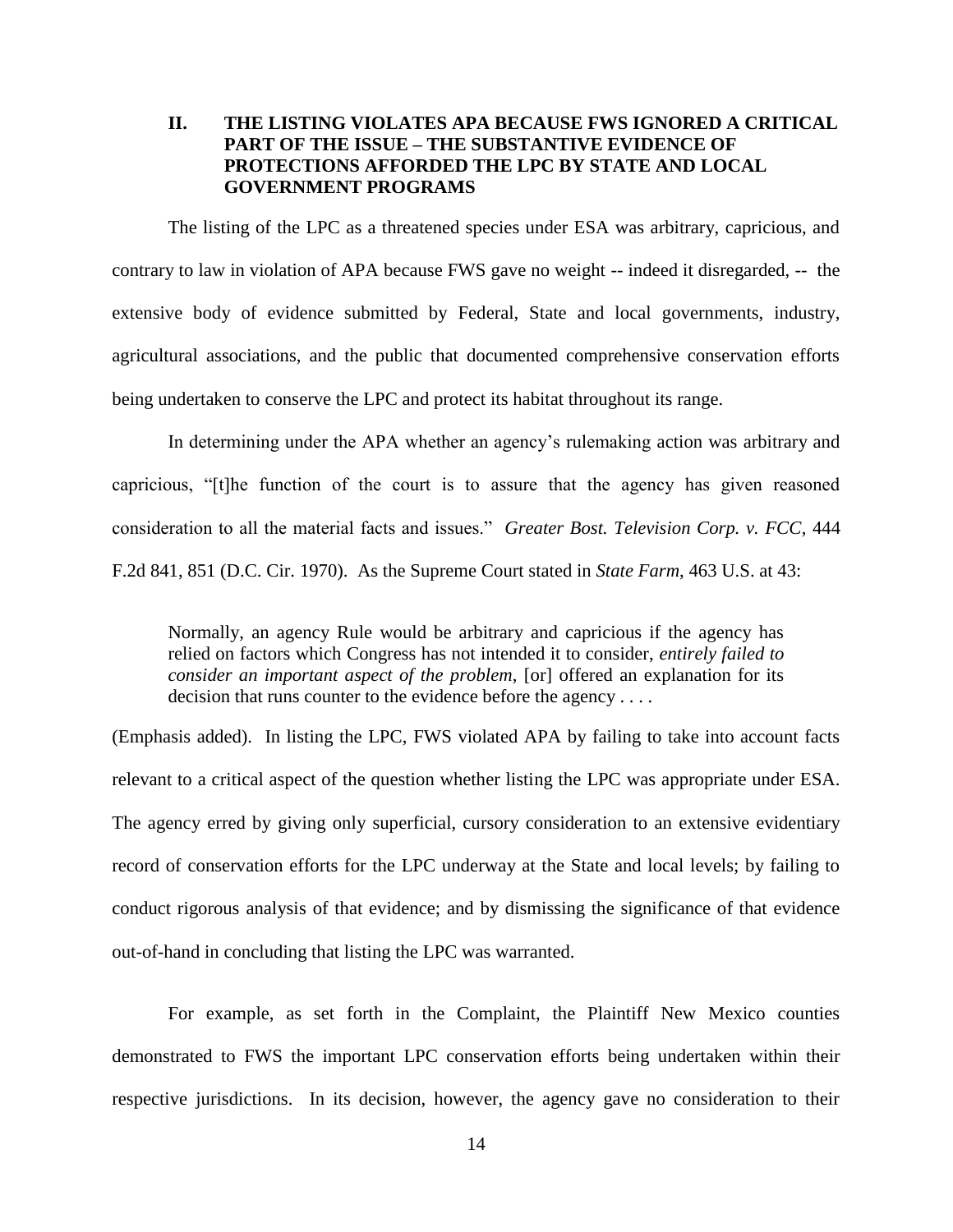explanation of the significance of local conservation programs being developed and implemented at the grass roots level to protect the species.

In a similar manner, the KNRC spent substantial time, effort, and a great deal of money in developing and presenting to FWS facts describing the magnitude and scope of local conservation efforts to protect the LPC in western Kansas. KNRC representatives made repeated written and oral presentations to the agency as to how these conservation initiatives would protect the LPC and its habitat in a manner that would balance both the natural and human environments. KNRC also described in detail to FWS, both in-person and in the public docket, the adverse effects that listing the LPC would have on the communities, citizens, industry, agriculture, culture, and customs of western Kansas. While the Final Rule recognized that KNRC had documented conservation actions underway within six major conservation categories, FWS gave no weight to these activities in reaching and justifying its decision. 79 Fed. Reg. at 19,994.

Again, KNRC's experience is illustrative but hardly unique. The unlawfulness of the FWS's decision does not arise solely from ignoring the evidence KNRC submitted. Rather, the arbitrary and capricious nature of the agency's action emanates from its wanton and systematic ignoring of cumulative submissions by a large number of State and local governments throughout the LPC's range.

As FWS recognized in the Final Rule, the range occupied by the LPC in western Kansas has expanded significantly in recent years. 79 Fed. Reg. at 19, 998, 20,013, 20,066. The KNRC's *Conservation, Management, and Study Plan* set forth examples of the habitat restoration and species protection efforts that had been implemented, and others that were being either studied or developed, to protect the LPC in western Kansas and gathered information

15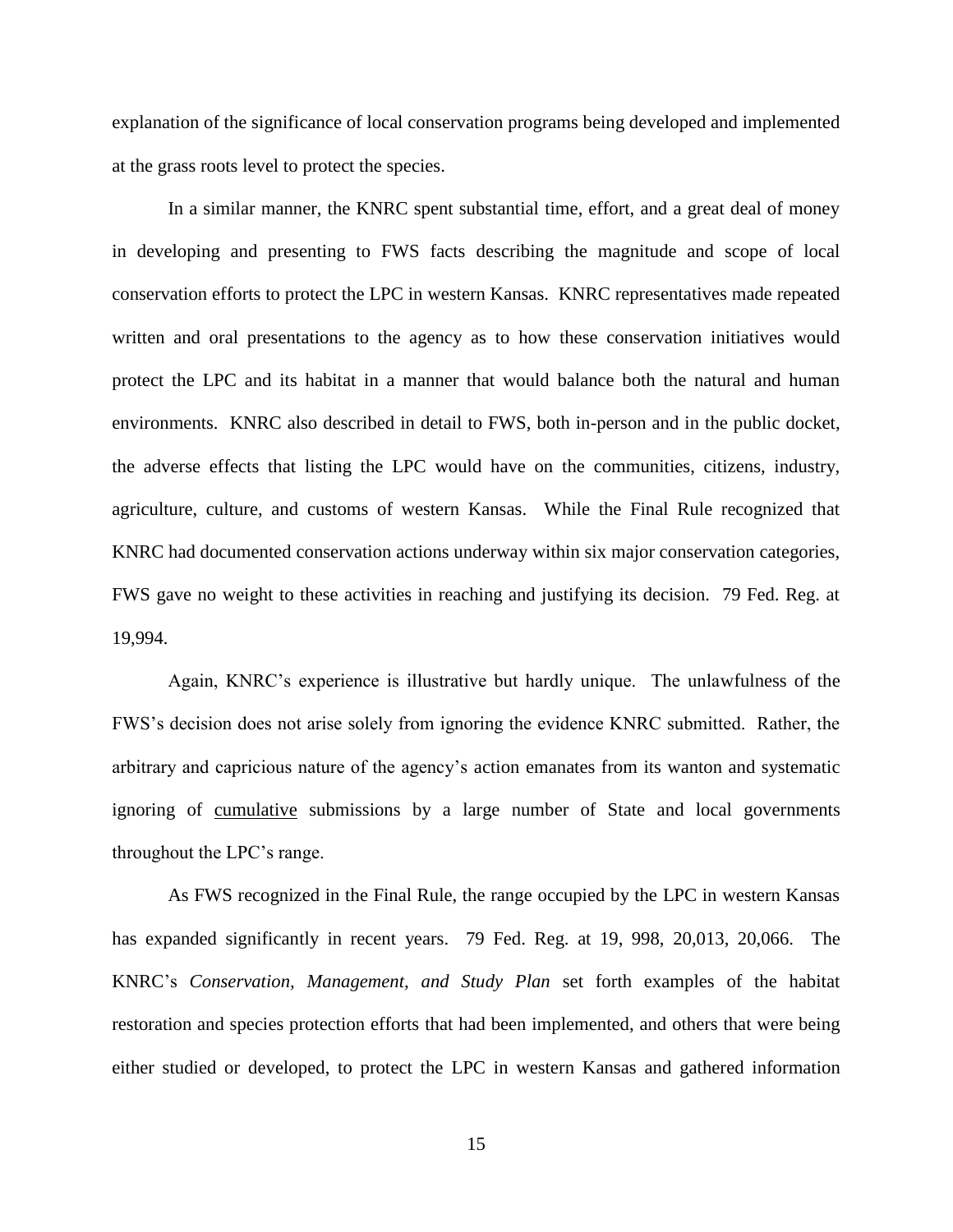about the species and its habitat necessary to make a rational listing decision. These conservation actions included:

- *Habitat Restoration*. Beginning in 2005, a 5,000 acre tract in Finney County was restored to native LPC habitat. The near-contiguous, multi-use parcel was converted from agricultural use to mixed-grass, sand sagebrush habitat, and included underground placement of electrical lines. One objective of this initiative is to encourage similar projects in other mixed-grass, sand sagebrush habitat regions.
- *Invasive Species Control*. In 2013, as part of an aggressive invasive species and wildlife-habitat restoration program, Barber County scheduled the burning of several thousand acres, with over 100,000 acres ultimately planned for burning. The Eastern Red Cedar has been documented to present a *significant* threat to many forms of wildlife, including the LPC. Barber County maintains a tree-cutting program in which these trees are cut, chipped, and processed into pellet fuel for wood burning stoves. This step is followed by prescribed land burning to ensure sterilization.
- *Utility Line Collision Potential and Electrocution Mitigation*. Most municipal and cooperative utilities in the KNRC counties have avian protection programs to reduce collision and electrocution hazards to the LPC and other avian species. As part of new construction or major maintenance, these programs contemplate installation of longer cross-arms (increases conductor spacing) and covered jumpers and bushing covers (insulates pole and substation equipment). A study was undertaken, one objective of which was to examine the effectiveness of utility collision and electrocution mitigation programs -- and if beneficial to the LPC, encourage modifications during line reconstruction or reconductor changes.<sup>9</sup>

In submissions and in-person discussions with FWS, KNRC identified, described, and

documented the far-reaching, adverse and long-term economic and land use impacts western

Kansas counties would suffer if the LPC were improperly listed -- especially in the absence of a

factual record that warranted such a decision.

 $\overline{a}$ 

Indeed, during the listing process, data, information, and anecdotal evidence collected by

KNRC documented a discernible chilling effect that the listing *proposal* already had had on

<sup>9</sup> *Lesser Prairie Chicken Conservation, Management and Study Plan* of The Kansas Natural Resource Coalition, *supra*, Exhibit B at B-1, B-3, and B-4.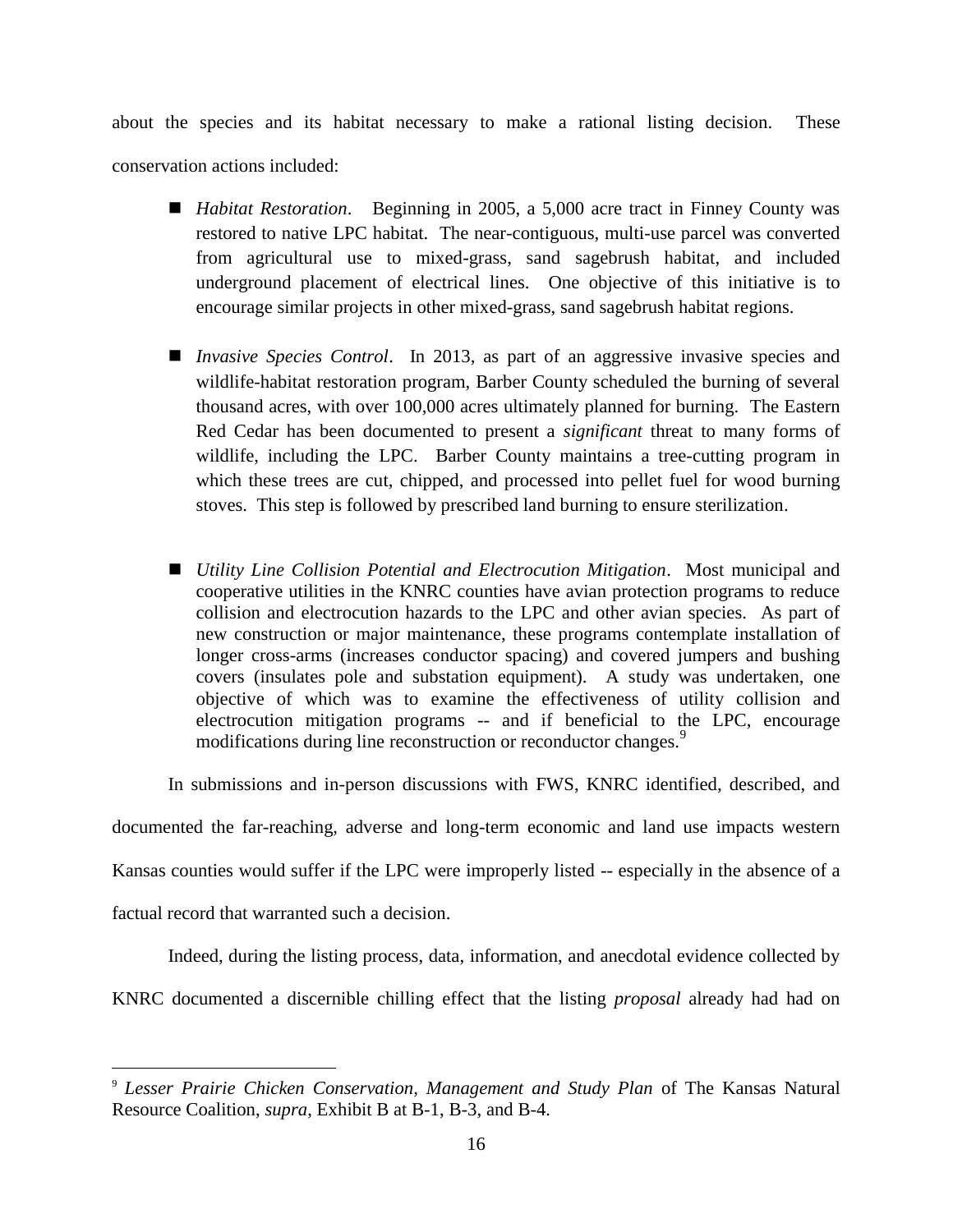corporate decision-making, financial investment, and energy-construction projects across the oil and gas, electric-utility and wind-energy sectors.

The economy of most counties in rural Kansas is substantially dependent upon ranching, farming, beef processing, energy extraction/transport, and electric generation. The KNRC counties rely upon these forms of commerce as a source of tax revenue, family-wage jobs, and ultimately as engines for economic and social stability. KNRC demonstrated how a listing decision that ignored the extensive local conservation efforts throughout the LPC's range in western Kansas would adversely affect commercial activity, thereby causing irreversible, longterm harm to the industrial capacity, agricultural systems, and socioeconomic vitality of these communities. Those adverse consequences included:

- $\blacksquare$  The permanent conservation easements for habitat protection required by the listing will have multiple, adverse consequences on privately-owned property, the community tax base, and the long-term economic stability of the region. Impacts from these easements will include a substantial decrease in land valuations; negative impacts from land management restrictions; an unwillingness of local banks to make loans on lands near or on easement properties; and diminution of land productivity resulting from restricted access to natural resources.
- Restrictions on energy production by the removal of lands from oil and gas production for conservation activities will adversely affect the local economies of KNRC counties and reduce the number of family-wage jobs available to residents.
- Local economic activity will be diminished by adverse impacts of the listing on "split" estate" lands, as conservation easements on surface land could deprive access to subsurface mineral-rights holders for exploration and development.
- Construction costs of electric utility transmission and distribution lines will increase substantially, inhibiting future development and impacting existing customers in these sparsely-populated, rural counties. The resulting rate increases will be spread across, and have a disproportionate effect upon, those in lower income brackets who tend to be elderly, minorities and the indigent dependent upon social programs.
- **Locational restrictions will be levied upon infrastructure and utility construction** projects, including roads, electric distribution lines and transmission facilities, as well as oil and gas production, collection and storage facilities.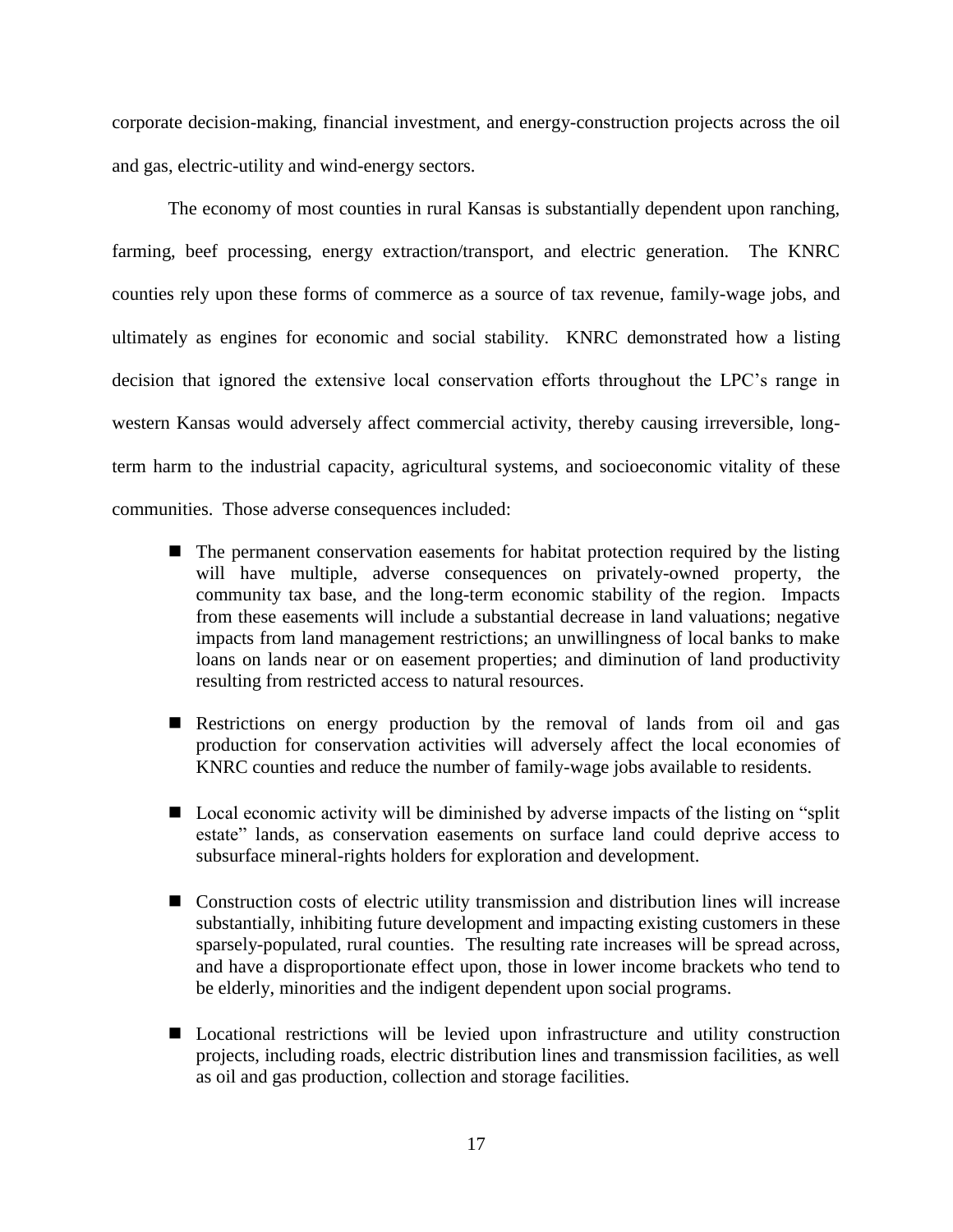- Minority populations including Hispanics, Somalis, and other underprivileged groups compromise the majority of the workforce at farms, regional feedlots, and beef packing plants in western Kansas. These groups will be disproportionately affected by the permanent transition of productive agricultural lands to habitat resulting from the listing. These changes will inevitably cause a loss of family-jobs and an erosion of the socioeconomic circumstances in affected communities.
- Counties in western Kansas derive most of their revenues from taxes on land usage. Lands set aside for open space generate far less revenue than those in agricultural and energy production. Local tax bases will shrink from usage restrictions imposed as a result of the listing, and tax rates for all residents will rise as local governments are forced to fund services from a diminished economic base.

In documents and discussions with FWS, KNRC submitted that the extensive State and

local conservation plans, designed and implemented at a grassroots level by people with the most knowledge of conditions in the affected communities and with personal familiarity with the habits of the LPC, would produce far more effective protection and a more finely tailored balance between the natural and human environments than the adverse effects from an imposed, one-size-fits-all, top-down federal plan. Information available to the KNRC suggests that the predicted adverse effects of a listing are now being experienced across western Kansas.<sup>10</sup>

The important fact, however -- and the one that collusively demonstrates that the listing decision was arbitrary, capricious, and otherwise violated APA -- is that FWS did not give sufficient consideration to, but essentially ignored, the voluminous data and analyses submitted by many State and local governments, including the KNRC, that the listing was not justified because of the extensive degree of protection of the species and its habitat afforded by conservation programs in place at the grassroots level.

 $10$  Reports received by the KNRC show reductions in land values are already being experienced in or near LPC conservation and mitigation areas; oil and gas drilling activity has diminished, with a corresponding loss of 15 jobs per rig; wind farm projects have been cancelled; and bank loan activity has diminished due to lender concerns about the effect of the listing on land values.